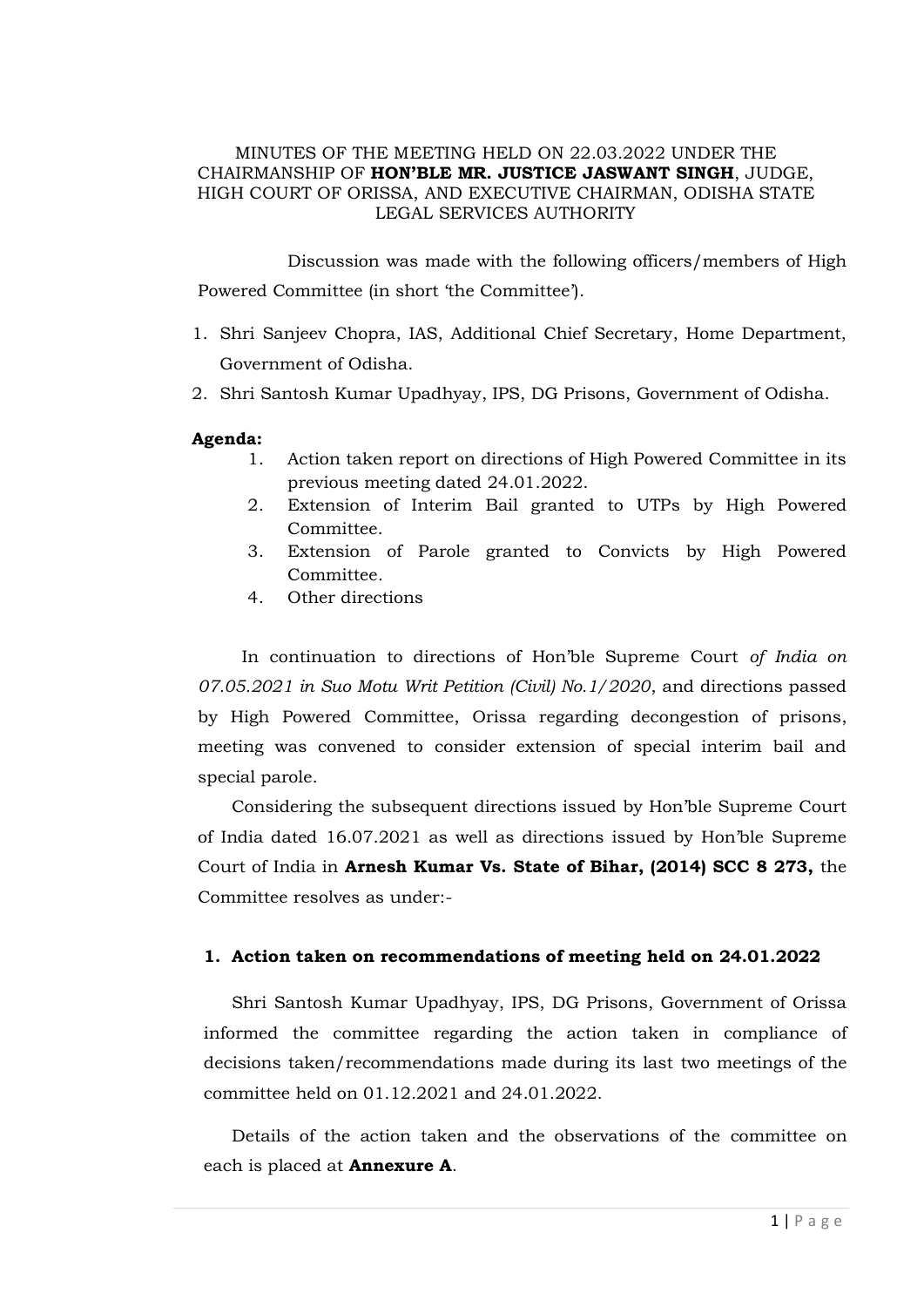The DIG of Prisons (Hdqrs.), Odisha vide memo No. 1406 dated 28.01.2022 has intimated the Member Secretary, OSLSA that communication has been done to the Superintendent of different Jails of Odisha with a request to take immediate action on each point read with **Annexure-B** meticulously in order to ensure prevention of COVID-19 infection inside the jail. Further the DIG of Prisons has stated therein that the period of Special Parole (Furlough) in respect of convicted prisoners released as per criteria fixed by HPC has been further extended by 60 days w.e.f. expiry of last extension.

### **New agenda points taken up by the committee**

The Member Secretary, OSLSA placed the copy of the order of Hon'ble High Court of Orissa passed in W.P.(C) Nos. 6610 of 2006 and 3368 of 2014, wherein at para 36, the Hon'ble Court has been pleased to observe as under:

*"the Court would like to request the HPC to consider whether, given the dire situation of overcrowding in many of the jails in Odisha, the return of prisoners post the Covid-19 phase, whenever that might happen, should be staggered or deferred till such time concrete measures to decongest the existing overcrowded jails in Odisha is undertaken. It is of course for the HPC to make an objective assessment of the situation, as it develops, and suggest the modalities whereby the prisoners released for Covid-19 reasons will to return to the prison."*

The Hon'ble Supreme Court of India in Re: Contagion of Covid-19 Virus in prisons, Suo Motu Writ Petition(C) No.1/2020 in its order dated **16.07.2021** has directed as under:-

"**So far as those prisoners who have already been released on bail from the prison by virtue of orders passed by this Court from time to time and on the basis of recommendations of High Powered Committee constituted for the purpose a concerned, they shall not be asked to surrender to the prison, until further orders.**"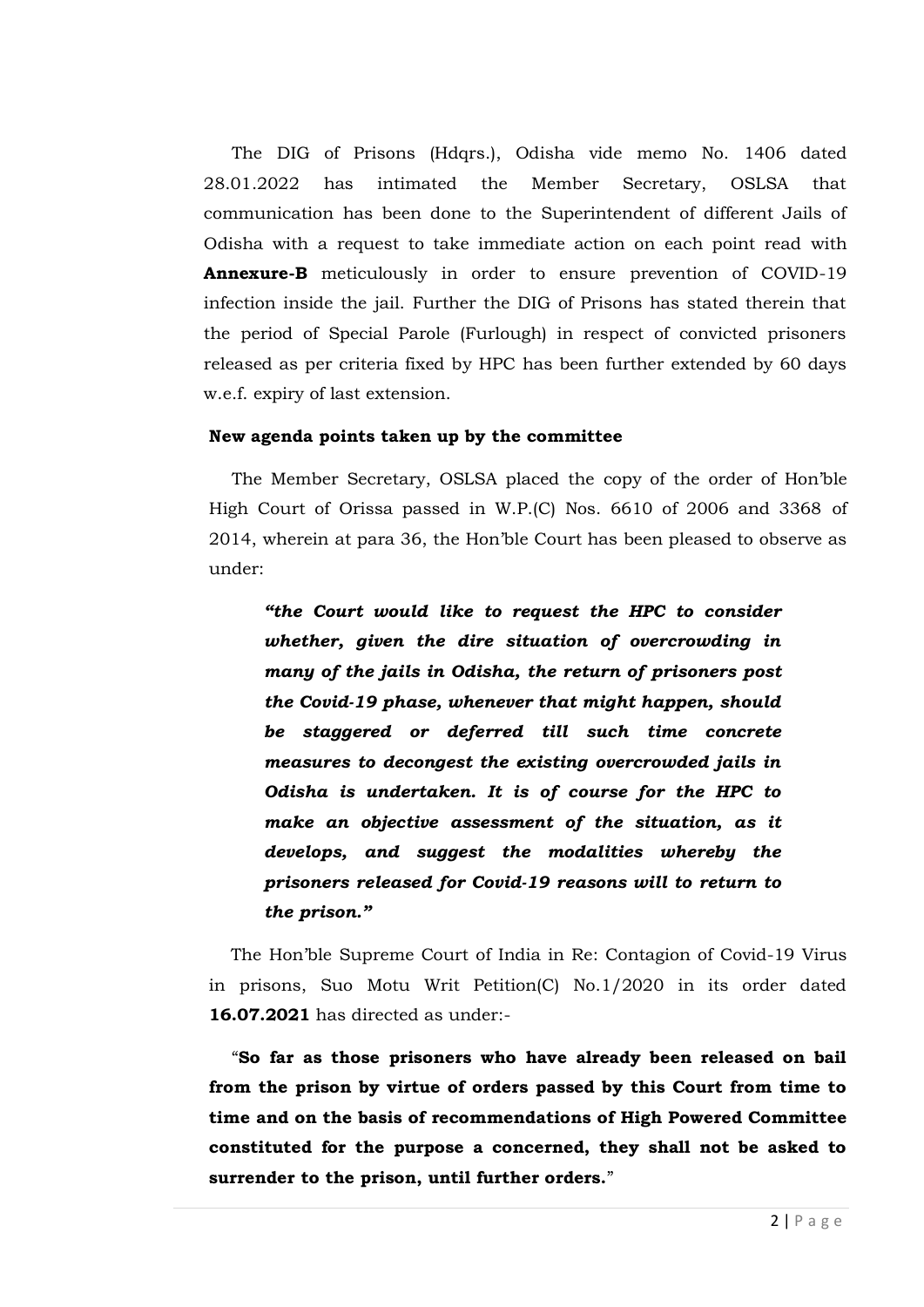**The aforesaid Suo Motu Writ Petition has not been listed before the Hon'ble Supreme Court of India till date and the tentative listing as per the Website of Hon'ble Supreme Court is 28.03.2022.** (Computer generated copy is attached separately)

In light of the aforementioned directions of the Hon'ble Supreme Court, and Hon'ble High court of Orissa the High Powered Committee directed as under:-

# **2. Extension of Interim Bail granted to Under Trial Prisoners by High Powered Committee**:

Regarding the extension of special interim bail, the same is extended as per the schedule attached herein under:-

| Sr. No. | <b>Categories</b>                                                | <b>Period of Extension</b> |
|---------|------------------------------------------------------------------|----------------------------|
|         | All under-trial prisoners released on Period extended by 15 days |                            |
|         | Special Interim Bail as per criteria fixed $\vert$ w.e.f expiry  | last<br>0t                 |
|         | by High Powered Committee.                                       | extension                  |

# **3. Extension of Special Parole granted to Convicts by the High Powered Committee**:

Regarding the extension of special parole, the same is extended as per the schedule attached herein under:-

| Sr. No. | <b>Categories</b>                                                                  | <b>Period of Extension</b> |
|---------|------------------------------------------------------------------------------------|----------------------------|
|         | All convicted prisoners released on Period extended by 15 days                     |                            |
|         | Special Parole as per criteria fixed by $\mathbf{w}$ .e.f expiry of last extension |                            |
|         | High Powered Committee.                                                            |                            |

In the meantime, the jail authorities are directed to come up within a period of 10 days a detailed plan for re-admission of prisoners in staggered manner into jail premises in order to facilitate re-admission of prisoners into jail premises for avoiding risk of spread of COVID-19 therein as well as overcrowding.

**Note:-**

**The period of release under aforesaid directions shall not be counted towards the total period of the sentence of the prisoner/convict. The Jail Superintendents shall obtain declaration from the convict to the**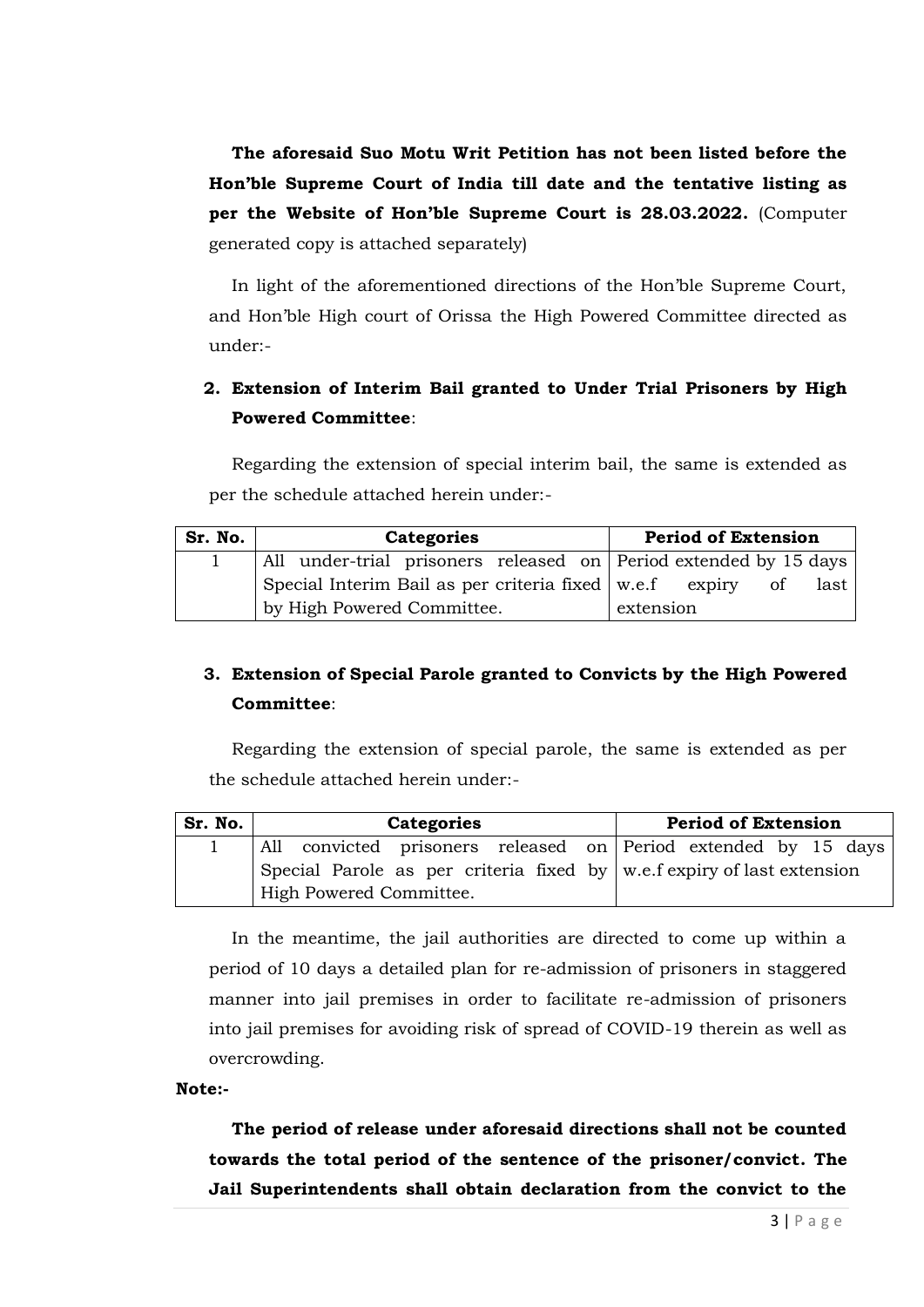**effect that he/she shall not claim counting of the period of special parole against the total period of sentence at the time of applying for special parole itself. However, the same shall be subject to the result of the criminal appeal no(s) 1434 of 2012.**

### **4. Directions:**

- Following steps be also taken by the authorities concerned to ensure prevention of COVID-19 infection. These directions are in addition to the directions already issued by the Committee:
- i.Detail plan for medical screening of all prisoners/staff before entering the Jail premises shall continue to be conducted.
- ii.Standard protocol shall be circulated to respond to any situation where Covid-19 positive case is detected.
- iii.Within the prison complex, an isolation facility shall be identified and notified where a Prisoner can be isolated in case there is a Covid-19 positive case(s).
- iv.Within the prison complex, quarantine facilities be set up for mandatory quarantine of all new inmates for 10 days.
- v.Prisoner Wards on the pattern of Civil Hospitals should be established in the Covid-19 dedicated Hospitals and every Covid positive prisoner should be admitted and treated in these wards.
- vi.The sampling for Covid-19 tests of such prisoners/Staff, who were in contact with any Covid positive prisoner/staff, should be done promptly at Jail itself by the mobile Covid-19 testing teams of Civil Hospitals concerned.
- vii.In order to prevent outbreak of Covid-19 in jail premises, it is directed that Rapid Antigen Test of all arrested persons for Covid-19 shall be conducted before admission into jail premises. The Health Authorities, Odisha are hereby directed to do the necessary test(s) on priority basis and only those with negative report be sent to Jail Premises. Further, in case any arrestee is found Covid positive, he shall be admitted for treatment in the Prisoners' Ward of Government Hospital (dedicated Covid Hospital) and once he/she is fully recovered, then only he/she should be admitted into Jail.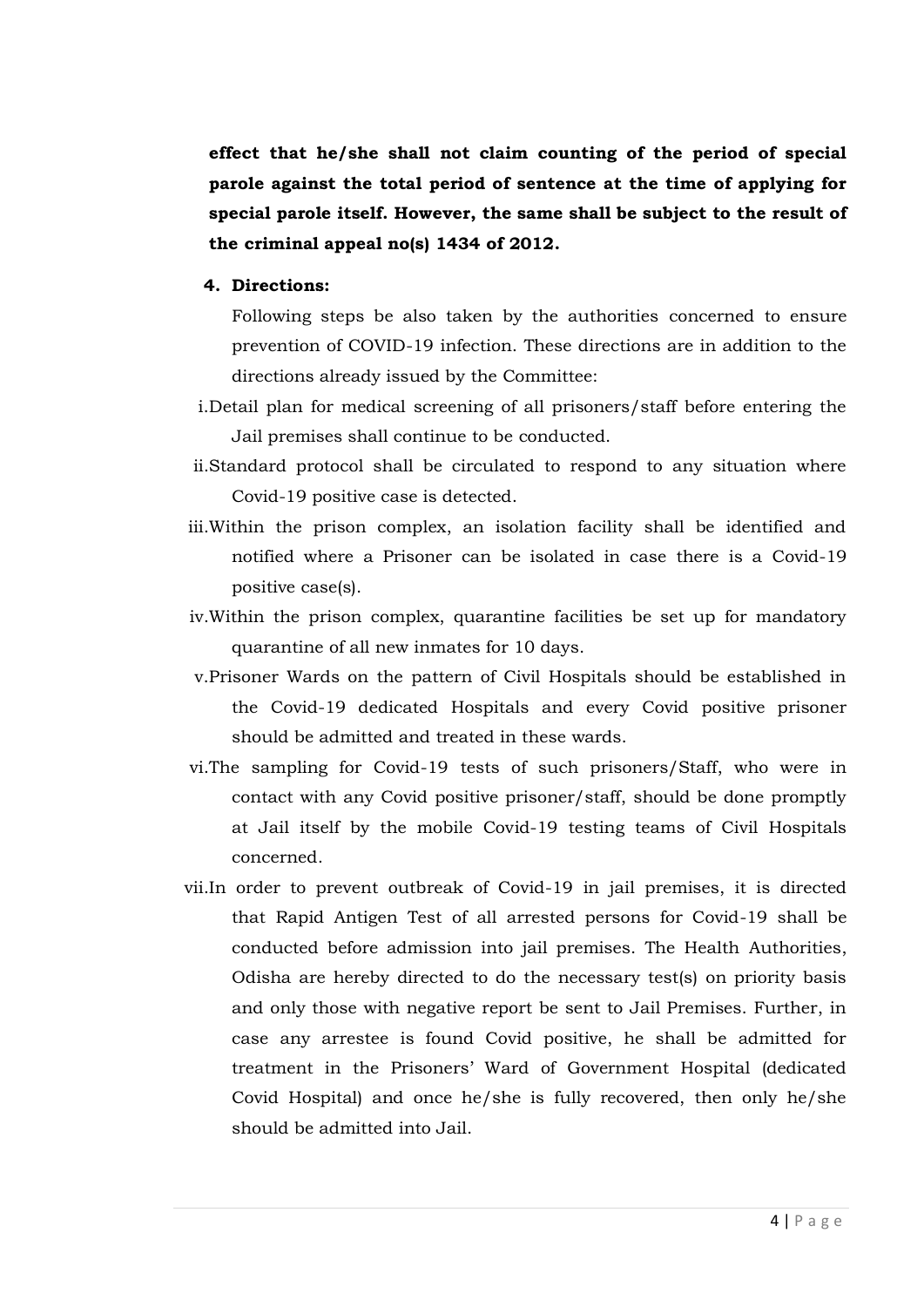# **5. Special Instructions:**

- i. The Superintendents, of all the jails concerned, shall ensure necessary medical examination(s) of the prisoner availing benefits in terms of the aforesaid directions at the time of release from jail as well as at the time of his re-admission into the jail premises, in order to avoid spreading of COVID 19 or any other communicable disease(s).
- ii. In case any prisoner is not willing to be released in view of his/her social background or due to the fear of becoming victim of the deadly virus, in such cases, the Superintendents, of all the jails concerned, are directed to be considerate to the concerns of such inmate.
- iii. The Superintendents, of all the jails concerned, shall ensure that any spread of Covid-19 virus within the Jail Premises should be controlled through regular testing of prisoners as well as prison staff and in case any prisoner or prison staff is found positive, then immediate treatment should be made available to them. Further, the Superintendents concerned shall also ensure maintenance of daily hygiene and sanitation within the jail premises. Suitable precautions shall be taken to prevent the transmission of the deadly virus amongst the inmates and Prison staff.
- iv. The Superintendents, of all the jails concerned, shall take necessary steps for **arranging special vaccination drive** for first/second dose of vaccine in the jail premises for all the prisoners as well as Prison staff.
- v. The Superintendents, of all the jails concerned, are also directed to regularly update the prison occupancy details on the website of Jail Department.
- vi. In order to ensure effective dissemination of information, all decisions of High Powered Committee shall be published on Websites of Odisha State Legal Services Authority, and the Government of Odisha.

## **MAINTAINING ORDER IN PRISON**

i. The Superintendents, of all the jails concerned, are directed to maintain order in the Jail Premises by undertaking counseling and by informing prisoners about the steps being taken to prevent infectious disease of corona virus. Further, the prisoners be allowed to talk to their family members through Video Conferencing or Jail telephone.